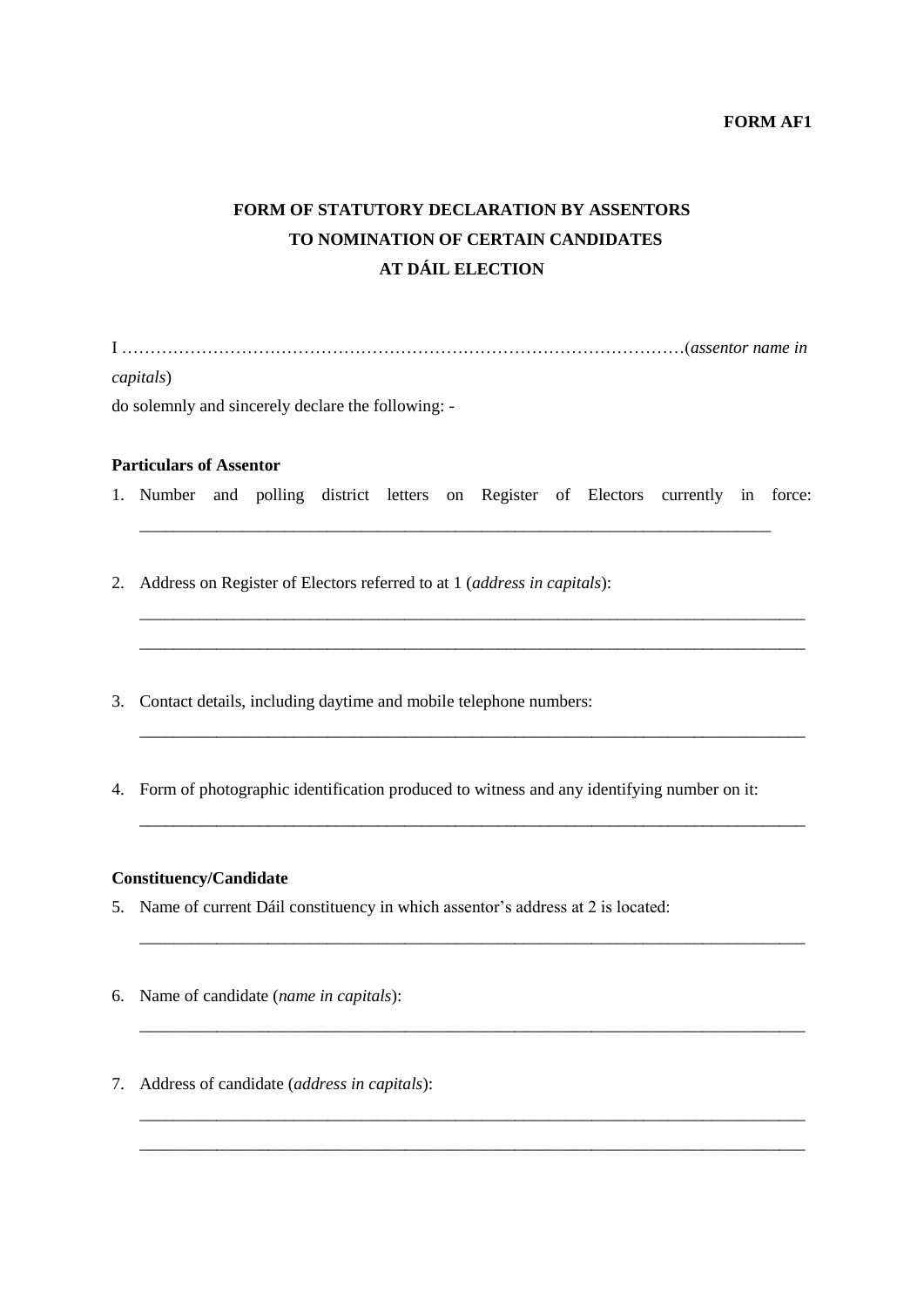## **Assent**

- 8. I assent to the nomination of the candidate referred to at 6 and 7 at the next Dáil election to be held in the constituency in which the address at 2 is located at the time of the election.
- 9. I have not assented to the nomination of any other candidate at the election referred to at 8 or at any other Dáil election to be held at the same time as that election,

and I make this solemn declaration conscientiously believing the same to be true and by virtue of the Statutory Declarations Act 1938.

Signature of assentor

………………………………………………………………………………………..…………..

| [a commissioner for oaths] [a peace commissioner] [a member of the Garda Siochána] [an official of |  |
|----------------------------------------------------------------------------------------------------|--|
|                                                                                                    |  |
|                                                                                                    |  |
|                                                                                                    |  |

…………………………………………………………………………. [*signature of witness*]

Garda Station/ Registration Authority Stamp

[*where appropriate*]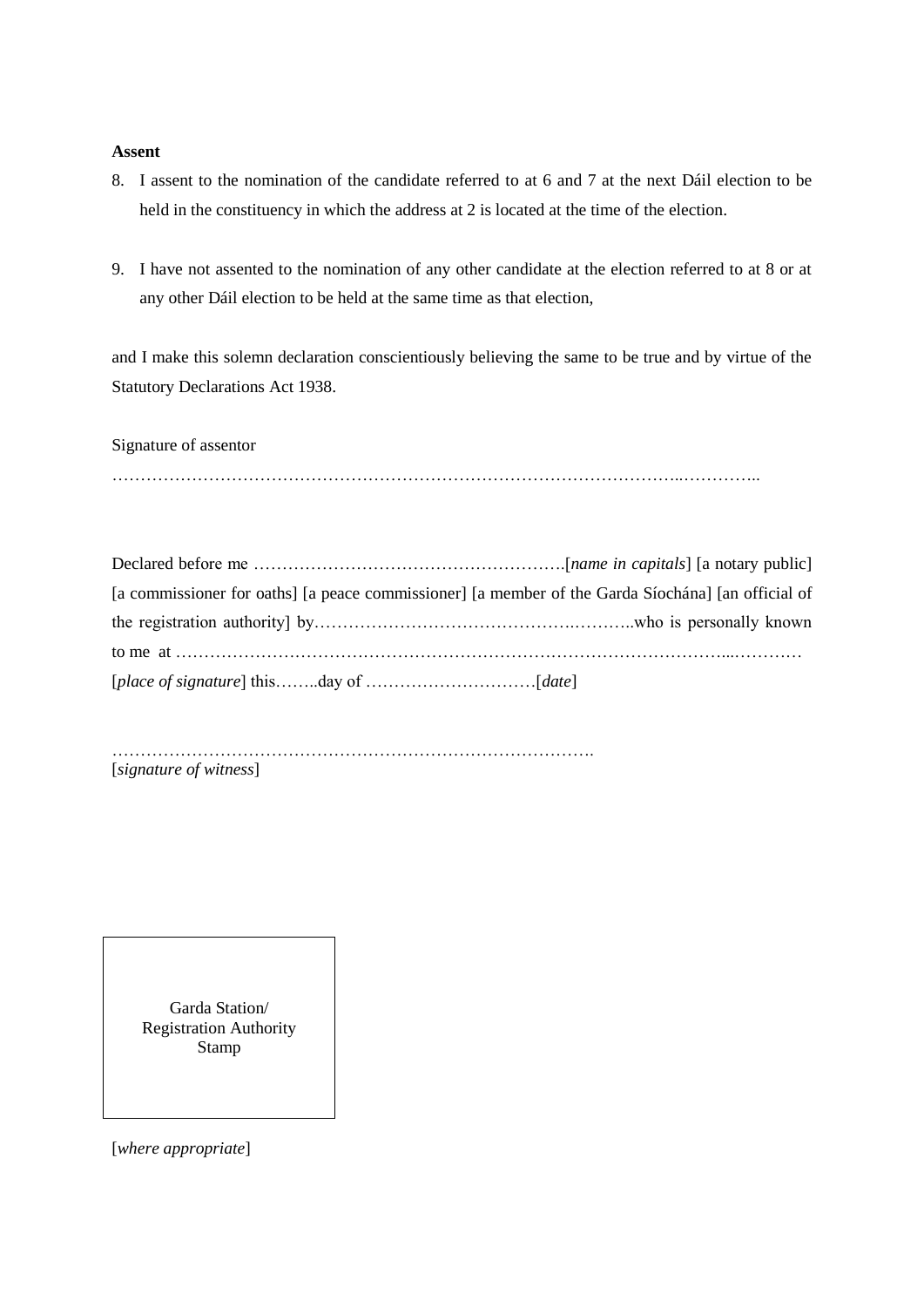## **FORM OF STATUTORY DECLARATION BY ASSENTORS TO NOMINATION OF CERTAIN CANDIDATES AT DÁIL ELECTION**

### **NOTES**

*(Please read the notes carefully before completing the statutory declaration. These notes are for guidance only and do not purport to be a legal interpretation).*

#### **General**

The Electoral (Amendment) Act 2007 (No. 14 of 2007) provides that, if a person is not a candidate of a registered political party, in order to be validly nominated to stand as a candidate at a Dáil election one or other of the following procedures must be complied with before the expiration of the time for receiving nominations:

- (i) the completion of statutory declarations by 30 assentors to the nomination who are registered as Dáil electors in the relevant constituency. The assents must be witnessed by a Notary Public, a Commissioner for Oaths, a Peace Commissioner, a member of the Garda Síochána or an official of the registration authority (City or County Council), or
- (ii) the candidate, or someone on his or her behalf, lodging a deposit of  $\epsilon$ 500 with the returning officer.

This form is to be used for making statutory declarations of assent under (i) above; copies of the form are available free of charge from returning officers and registration authorities.

An assent is valid only in respect of the Dáil constituency in which the assentor's address at the time of assent is located at election time.

An assent may be made at any time but it may only be used at the next general or bye-election in the relevant constituency and it expires when the Register of Electors current when the statutory declaration was made ceases to be in force, notwithstanding that no such election may have been held by then.

Responsibility lies with the candidate or his/her proposer at the election to secure the necessary assents, to attach the 30 statutory declarations to the nomination paper and to deliver all the documentation to the returning officer by the deadline for receipt of nominations at the election.

A returning officer may rule as invalid a nomination paper from a candidate who has opted for the assenting alternative if he or she considers that the candidate has not complied with the statutory requirements relating to assenting.